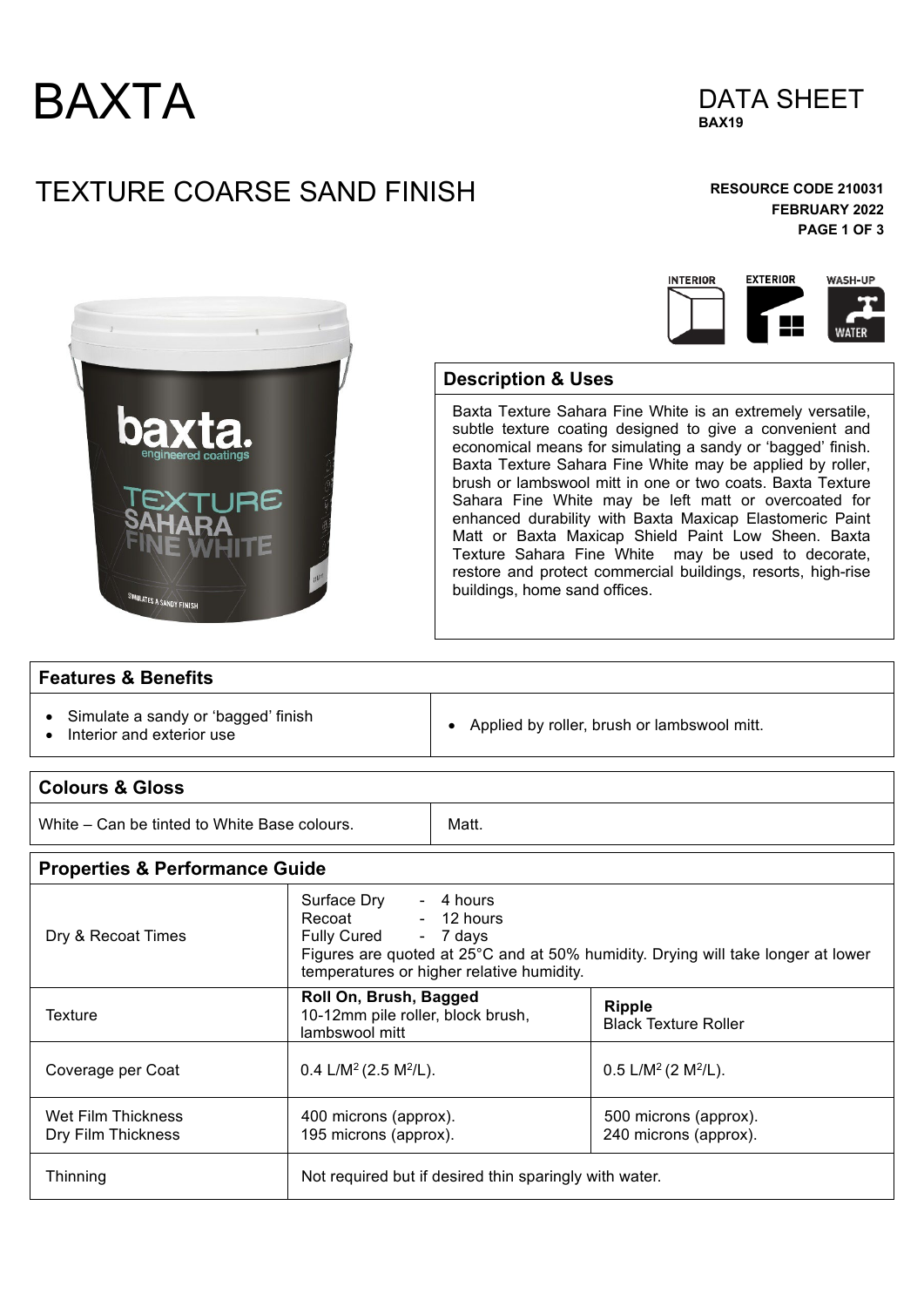



## TEXTURE COARSE SAND FINISH **RESOURCE CODE 210031**

**FEBRUARY 2022 PAGE 2 OF 3** 

| <b>Properties &amp; Performance GuideContinued</b> |                                                                                                                                                                                                                                                                                                                                                                                                                                               |  |  |
|----------------------------------------------------|-----------------------------------------------------------------------------------------------------------------------------------------------------------------------------------------------------------------------------------------------------------------------------------------------------------------------------------------------------------------------------------------------------------------------------------------------|--|--|
| Clean Up                                           | Clean up with cold water away from drains.<br>Protect Our Environment: Do not pour leftover paint down the drain. Unwanted<br>paint should be kept in a sealed container, and then disposed of via special waste<br>collection services. Empty paint containers should be left open in a well ventilated<br>area to dry out. Disposal of empty paint containers may differ between local<br>authorities. Check with your local council first. |  |  |

#### **Recommended Substrate Conditions & Preparation**

**Work Area**: Care should be taken to keep product off windows and adjacent surfaces that are not to be coated, as product can be very difficult to remove once allowed to dry. Use drop sheets to cover surroundings surfaces. Ensure air movement and ventilation while painting. Keep doors and windows open.

**Substrate Condition**: Baxta Texture Sahara Fine White may be applied to a wide variety of suitably prepared surfaces including off-form concrete, cement rendered fair-faced flush-jointed concrete block and brickwork, CFC, tiltup and pre-cast concrete, Autoclaved Aerated Concrete (AAC) and paper-faced plasterboard. The substrate must not be subjected to continual wetting or hydrostatic pressure. Surface preparation is the responsibility of the Builder, Renovator or Main Contractor and the Applicator. To achieve the indicated performance, application must be carried out according to Baxta's recommendation. For tilt-up and pre-cast concrete panels, Baxta Concrete Solvent Primer must be applied prior to application.

**Surface Prep**: Ensure the surface is clean and dry. All substrates must be free of dirt, grease, oil, mould, release agents, bondbreakers or any other contaminants that may interfere with adhesion. Fresh cementitious substrates should be left for a minimum 28 days before coating. There must be less than 15% moisture content in the surface at the time of coating to ensure optimum coating performance. The substrate must not be subjected to continual wetting or hydrostatic pressure. All substrates must be installed as per manufacturers' specifications prior to application.

### **Application Guide**

Stir contents thoroughly with a power stirrer before use.

Applied in 1 or 2 coats to a correctly prepared and primed surface by 10-12mm pile roller (**Roll On** style), block brush (**Brush** style), lambswool mitt (**Bagged** style) or 1 coat by black texture roller (**Ripple** style).

**Note:** When Baxta Texture Sahara Fine White is overcoated with Baxta Maxicap Elastomeric Paint Matt or Baxta Maxicap Shield Paint Low Sheen only 1 coat of Baxta Texture Sahara Fine White is required. 2 coats of Baxta Texture Sahara Fine White are required if being left as a matt finish.

Baxta Texture Sahara Fine White can be overcoated with Baxta Maxicap Elastomeric Paint Matt or Baxta Maxicap Shield Paint Low Sheen for extra durability.

If Baxta Texture Sahara Fine White is used as the final coat in a 'matt' system specification, consistency of colour between different drums and/or batches cannot be guaranteed. Topcoating with Baxta Maxicap Elastomeric Paint Matt or Baxta Maxicap Shield Paint Low Sheen is recommended for consistency of colour, system longevity and ease of maintenance.

Freshly applied material must be protected from frosts and rain for a minimum of forty-eight (48) hours.

Application **should not** be carried out if the air temperature or the substrate temperature is below 10ºC or above 35ºC or when humidity is very high. The temperature must not fall below 10ºC during the drying process.

In exterior application avoid painting when dew or rain is likely.